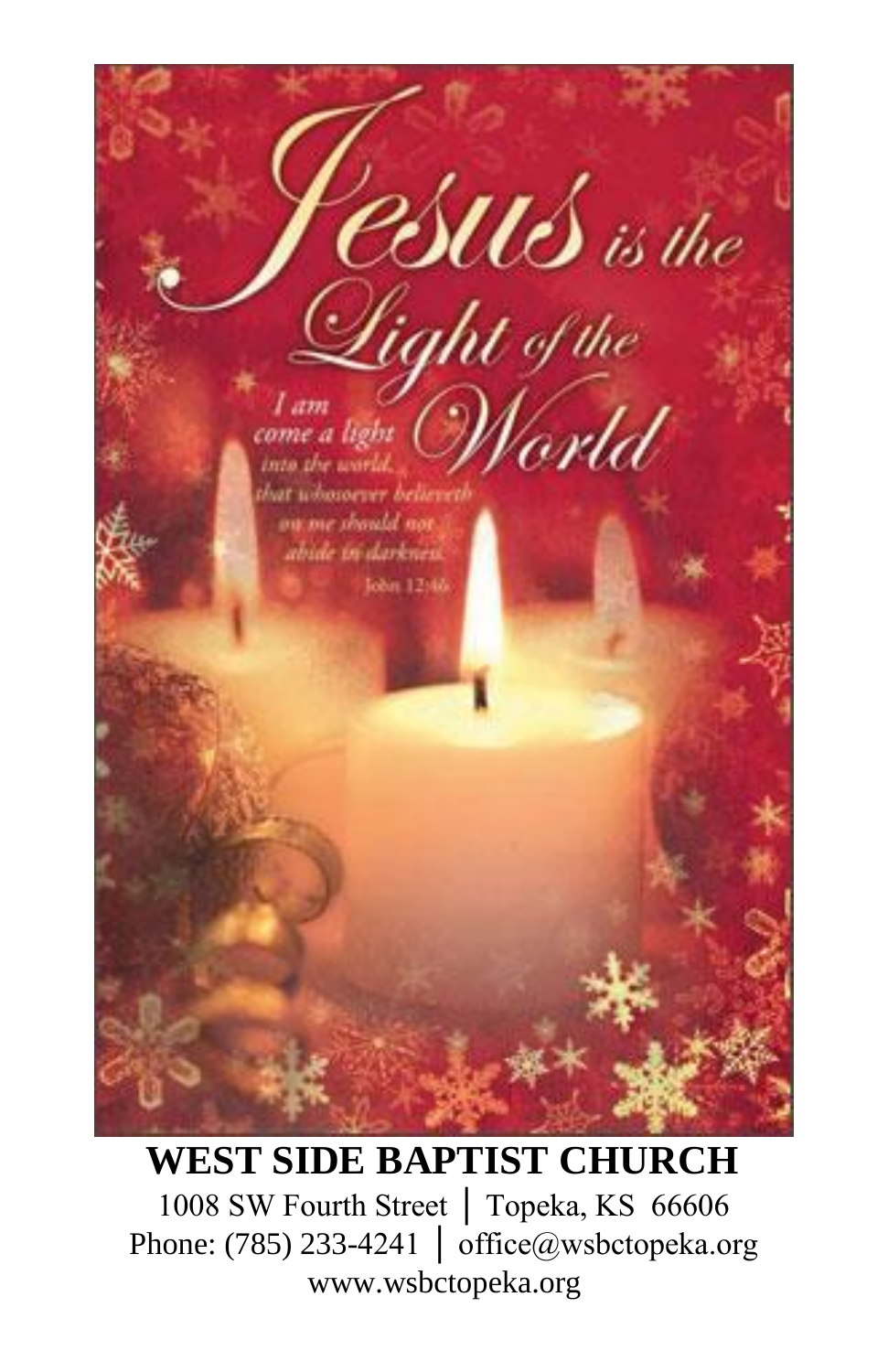# **CHRISTMAS EVE LESSONS & CAROLS December 24, 2017**

# **WE GATHER IN THE PRESENCE OF GOD**

**The Preludes Community Community Community Community Community Organ/Piano Duets** *Sleepers, Wake* **J.S. Bach** *Greensleeves* **Ethel Smith Coventry Carol David Hegarty** *Jesu, Joy of Man's Desiring arr.* **E. Power Biggs Marjorie O'Konski, Organist; Janet Nyfeler, Pianist**

## **The Welcome and Announcements**

**The Bidding and the Lord's Prayer – OUR FATHER,** who art in heaven, hallowed be thy name. Thy kingdom come, thy will be done, on earth as it is in heaven. Give us this day, our daily bread. And forgive us our debts, as we forgive our debtors. Lead us not into temptation but deliver us from evil. For Thine is the kingdom, and the power and glory, forever. Amen

# **THE SERVICE OF THE WORD OF THE LORD**

## **GOD CREATES LIGHT The First Candle**

In the beginning God created the heavens and the earth. Now the earth was formless and empty, darkness was over the surface of the deep, and the Spirit of God was hovering over the waters.

# **And God said, "Let there be light," and there was light.**

God saw that the light was good, and he separated the light from the darkness. God called the light "day," and the darkness he called "night." And there was evening, and there was morning—the first day.

Genesis 1:1-5 – The New International Version (NIV)

# **\*A Carol "Once in Royal David's City" Hymn 183**

# **GOD'S REVELATION - GOD IS LIGHT The Second Candle**

When Solomon finished the dedication prayer for the Temple, fire came down from heaven and consumed the burnt offering and the sacrifices, and the glory of the Lord filled the temple. The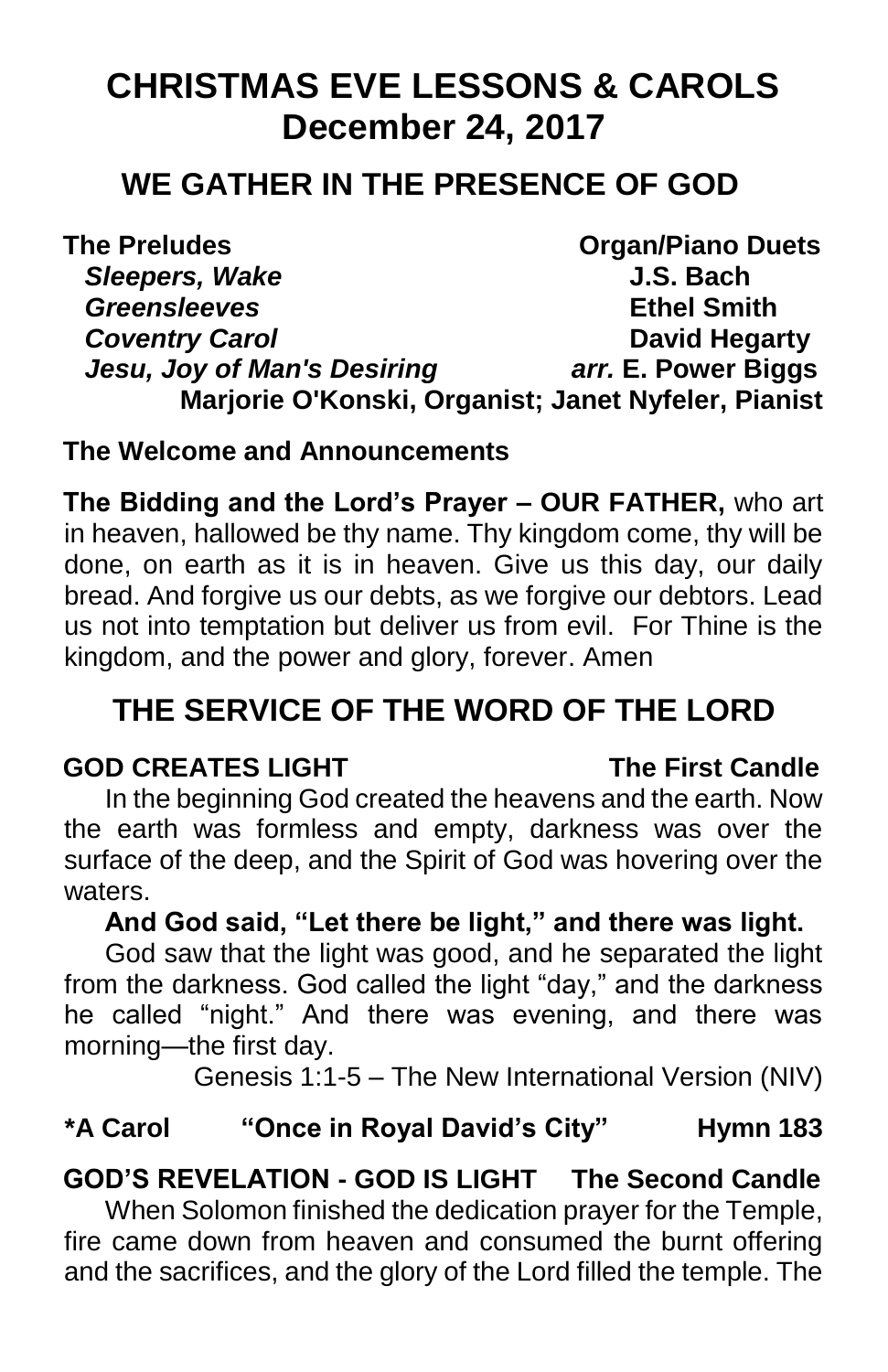priests could not enter the temple of the Lord because the glory of the Lord filled it. When all the Israelites saw the fire coming down and the glory of the Lord above the temple, they knelt on the pavement with their faces to the ground, and they worshiped and gave thanks to the Lord, saying:

# **"God is good; his love endures forever."**

Then the king and all the people offered sacrifices before the Lord. The priests took their positions, as did the Levites with the Lord's musical instruments, which King David had made for praising the Lord and which were used when he gave thanks, saying,

## **"His love endures forever."**

Opposite the Levites, the priests blew their trumpets, and all the Israelites were standing.

2 Chronicles 7:1-6 - The New International Version (NIV)

# **Carol "On Christmas Night All Christians Sing" Hymn 222**

**GOD PROMISES TO SEND A LIGHT The Third Candle**  The prophet Isaiah told the people of God in exile: "Nevertheless, there will be no more gloom for those who were in distress. In the past God humbled the land of Zebulun and the land of Naphtali, but in the future God will honor Galilee of the nations, by the Way of the Sea, beyond the Jordan – saying: 'The people walking in darkness have seen a great light; on those living in the land of deep darkness a light has dawned.

**You have enlarged the nation and increased their joy; they rejoice before you as people rejoice at the harvest, as warriors rejoice when dividing the plunder.**

For as in the day of Midian's defeat, you have shattered the yoke that burdens them, the bar across their shoulders, the rod of their oppressor. Every warrior's boot used in battle and every garment rolled in blood will be destined for burning, will be fuel for the fire.

**For unto us a child is born, unto us a son is given, and the government will be on his shoulders.**

And he will be called Wonderful Counselor, Mighty God, Everlasting Father, Prince of Peace. Of the greatness of his government and peace there will be no end.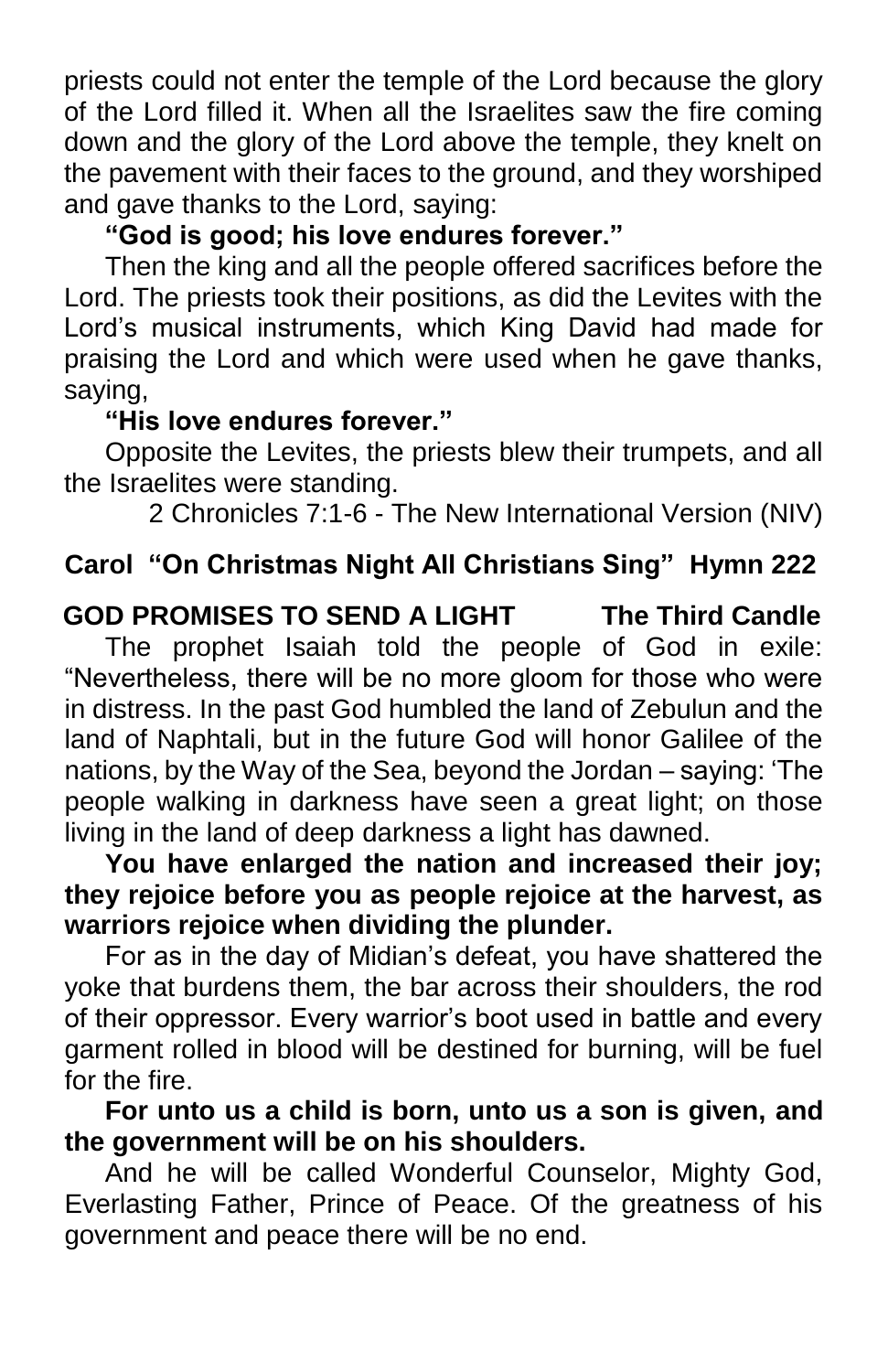**He will reign on David's throne and over his kingdom, establishing and upholding it with justice and righteousness from that time on and forever.** 

The zeal of the Lord Almighty will accomplish this.

Isaiah 9:1-7 – The New International Version (NIV)

### **A Carol "O Come, All Ye Faithful" Hymn 182**

# **GOD'S LIGHT TO THE NATIONS The Fourth Candle**

The prophet Isaiah proclaimed: "Arise, shine, for your light has come, and the glory of the Lord rises upon you.

**See, darkness covers the earth and thick darkness is over the peoples, but the Lord rises upon us and his glory appears over us.**

Nations will come to your light, and kings to the brightness of your dawn. The sun will no more be your light by day, nor will the brightness of the moon shine on you, for the Lord will be your everlasting light, and your God will be your glory. Your sun will never set again, and your moon will wane no more; the Lord will be your everlasting light, and your days of sorrow will end.

Isaiah 60:1-3, 19-20 – The New International Version (NIV)

## **A Carol "O Little Town of Bethlehem" Hymn 180**

### **\*JESUS COMES AS THE LIGHT The Christ Candle**

In the beginning was the Word, and the Word was with God, and the Word was God. He was with God in the beginning.

### **Through him all things were made; without him nothing was made that has been made.**

In him was life, and that life was the light of all mankind. The light shines in the darkness, and the darkness has not overcome it.

#### **The true light that gives light to everyone was coming into the world.**

He was in the world, and though the world was made through him, the world did not recognize him. He came to that which was his own, but his own did not receive him.

**Yet to all who did receive him, to those who believed in his name, he gave the right to become children of God;**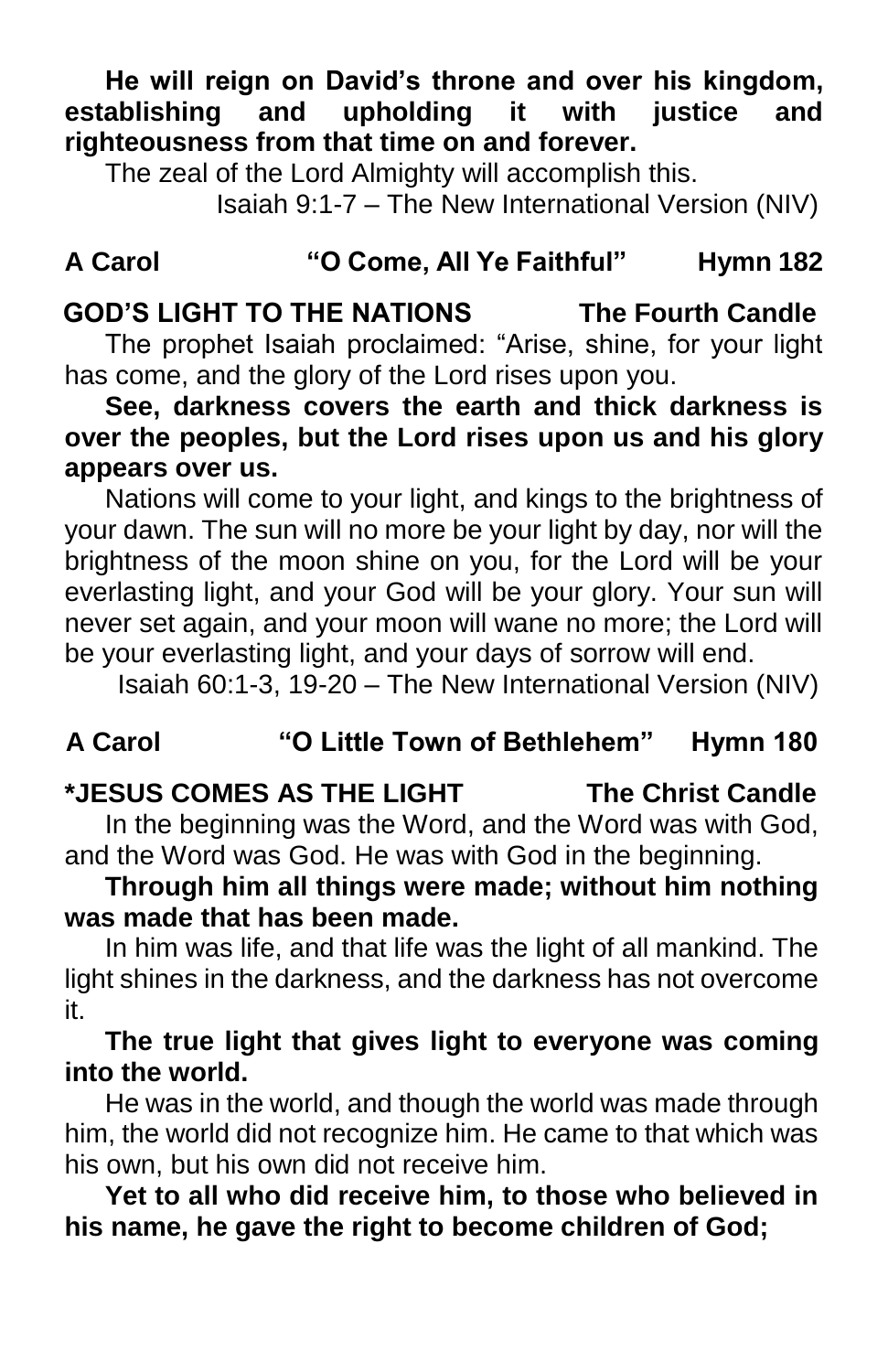Children born not of natural descent, nor of human decision or a husband's will, but born of God. The Word became flesh and made his dwelling among us.

**We have seen his glory, the glory of the one and only Son, who came from the Father, full of grace and truth.**

When Jesus spoke again to the people, he said, "I am the light of the world. Whoever follows me will never walk in darkness, but will have the light of life."

John 1:1-5, 9-14; 8:12 – The New International Version (NIV)

### **THE MESSAGE: "The Light that Needs No Other Light" The Rev. Dr. Ivan E. Greuter, Senior Minister**

#### **PEOPLE PREFER DARKNESS**

This is the verdict: Light has come into the world, but people loved darkness instead of light because their deeds were evil.

**Everyone who does evil hates the light, and will not come into the light for fear that their deeds will be exposed.** 

But whoever lives by the truth comes into the light, so that it may be seen plainly that what they have done has been done in the sight of God.

John 3:19-21 – The New International Version (NIV)

## **A Carol "Away in a Manger" Hymn 203**

### **CHRIST DESCENDS INTO DARKNESS**

The Apostle Paul wrote, "In your relationships with one another, have the same mindset as Christ Jesus:

**Who, being in very nature God, did not consider equality with God something to be used to his own advantage;** 

Rather, he made himself nothing by taking the very nature of a servant, being made in human likeness. And being found in appearance as a man, he humbled himself by becoming obedient to death - even death on a cross!

**Therefore, God exalted him to the highest place and gave him the name that is above every name, that at the name of Jesus every knee should bow, in heaven and on earth and under the earth, and every tongue acknowledge that Jesus Christ is Lord, to the glory of God the Father.**

Philippians 2:5-11 – The New International Version (NIV)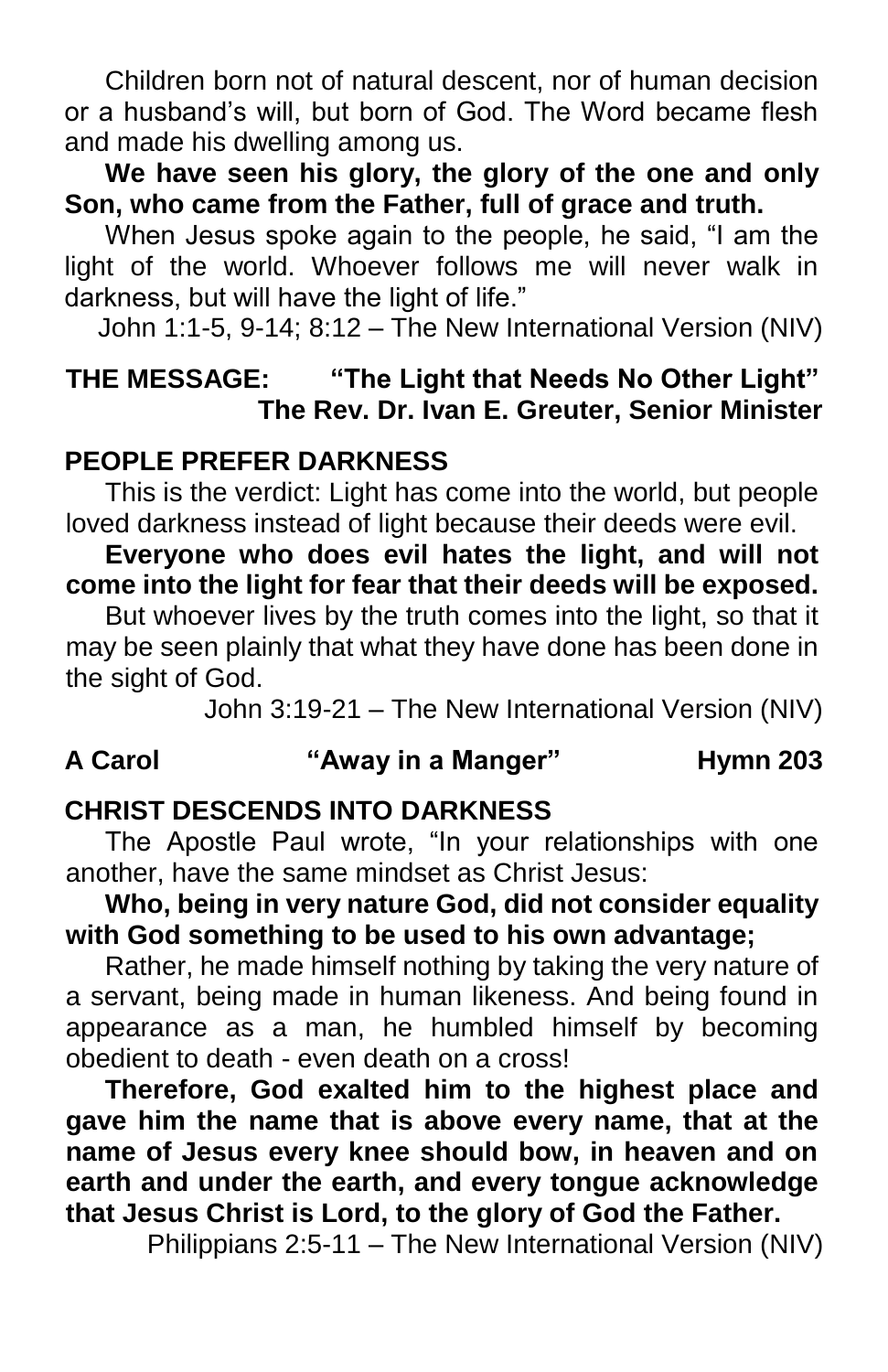# **GOD SHINES HIS LIGHT UPON US**

The Apostle Paul wrote, "The god of this age has blinded the minds of unbelievers, so that they cannot see the light of the gospel that displays the glory of Christ, who is the image of God. For what we preach is not ourselves, but Jesus Christ as Lord, and ourselves as your servants for Jesus' sake.

**For God, who said, "Let light shine out of darkness," made his light shine in our hearts to give us the light of the knowledge of God's glory displayed in the face of Christ.**

2 Corinthians 4:4-6 – The New International Version (NIV)

# **A Carol "Angels We Have Heard on High" Hymn 188 A Carol "Hark! The Herald Angels Sing" Hymn 189**

# **THE SERVICE OF THE TABLE OF THE LORD**

**Invitation to the Lord's Supper –** The Lord's Table is open to any person who has accepted Jesus Christ as their Savior and been baptized. Membership in our church is not required to partake of the elements. Please hold each element until everyone is served, then we will feast together.

**†Servers Prepare for the Table of the Lord**

| *A Carol           | "I Wonder as I Wander" | <b>Hymn 225</b>                                     |
|--------------------|------------------------|-----------------------------------------------------|
| The Lord's Supper: |                        | The Breaking of the Bread<br>The Passing of the Cup |

**The Collection & Dedication Prayer** *A Christmas Offering*

**Offertory Piano Duet** *Carol Medley* **by Frank Milholland Jan Mauck and Marjorie O'Konski** 

# **RESPONDING TO THE HOLY SPIRIT**

**†Candlelight Ceremony –** Ushers will help light the small, individual candles distributed to worshipers before the service. A flame will be passed person-to-person as we sing. Please keep lighted candles upright, and tip the unlighted candles to transfer the flames.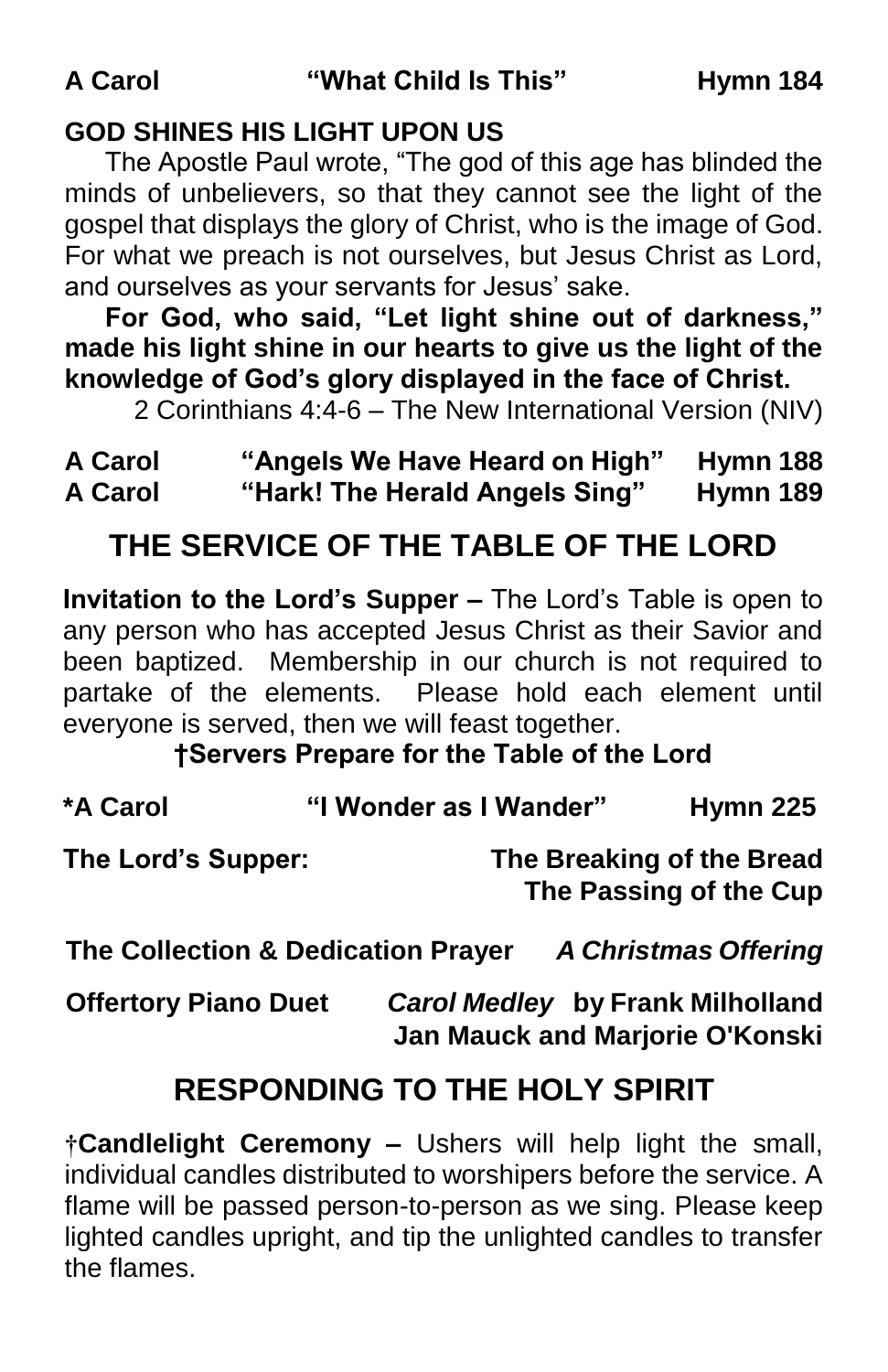# **GOD'S LIGHT IN THE WORLD**

Jesus said to his followers, "You are the light of the world. A town built on a hill cannot be hidden. Neither do people light a lamp and put it under a bowl. Instead they put it on its stand, and it gives light to everyone in the house."

**"In the same way," our Master Teacher and Messiah told us, "let your light shine before others, that they may see your good deeds and glorify your Father in heaven."**

Matthew 5:14-16 – The New International Version (NIV)

## **A Carol "We Light a Thousand Candles"**

# **GOD'S ETERNAL LIGHT IN THE HEAVENS**

The Apostle John wrote, "Then I saw 'a new heaven and a new earth,' for the first heaven and the first earth had passed away, and there was no longer any sea. I saw the Holy City, the new Jerusalem, coming down out of heaven from God, prepared as a bride beautifully dressed for her husband. And I heard a loud voice from the throne saying,

**"Look! God's dwelling place is now among the people, and he will dwell with them. They will be his people, and God himself will be with them and be their God.** 

I did not see a temple in the city, because the Lord God Almighty and the Lamb are its temple.

**The city does not need the sun or the moon to shine on it, for the glory of God gives it light, and the Lamb is its lamp.** 

The nations will walk by its light, and the kings of the earth will bring their splendor into it.

**Revelation 21:1-3, 22-24 – The New International Version** 

| *A Carol | "Silent Night"                       | Hymn 186 |
|----------|--------------------------------------|----------|
|          | *Closing Prayer & Spoken Benediction |          |

**\*Postlude "Postlude on 'Joy to the World'"**

**by Matthew McConnell**

Merry :.<br>Christmas